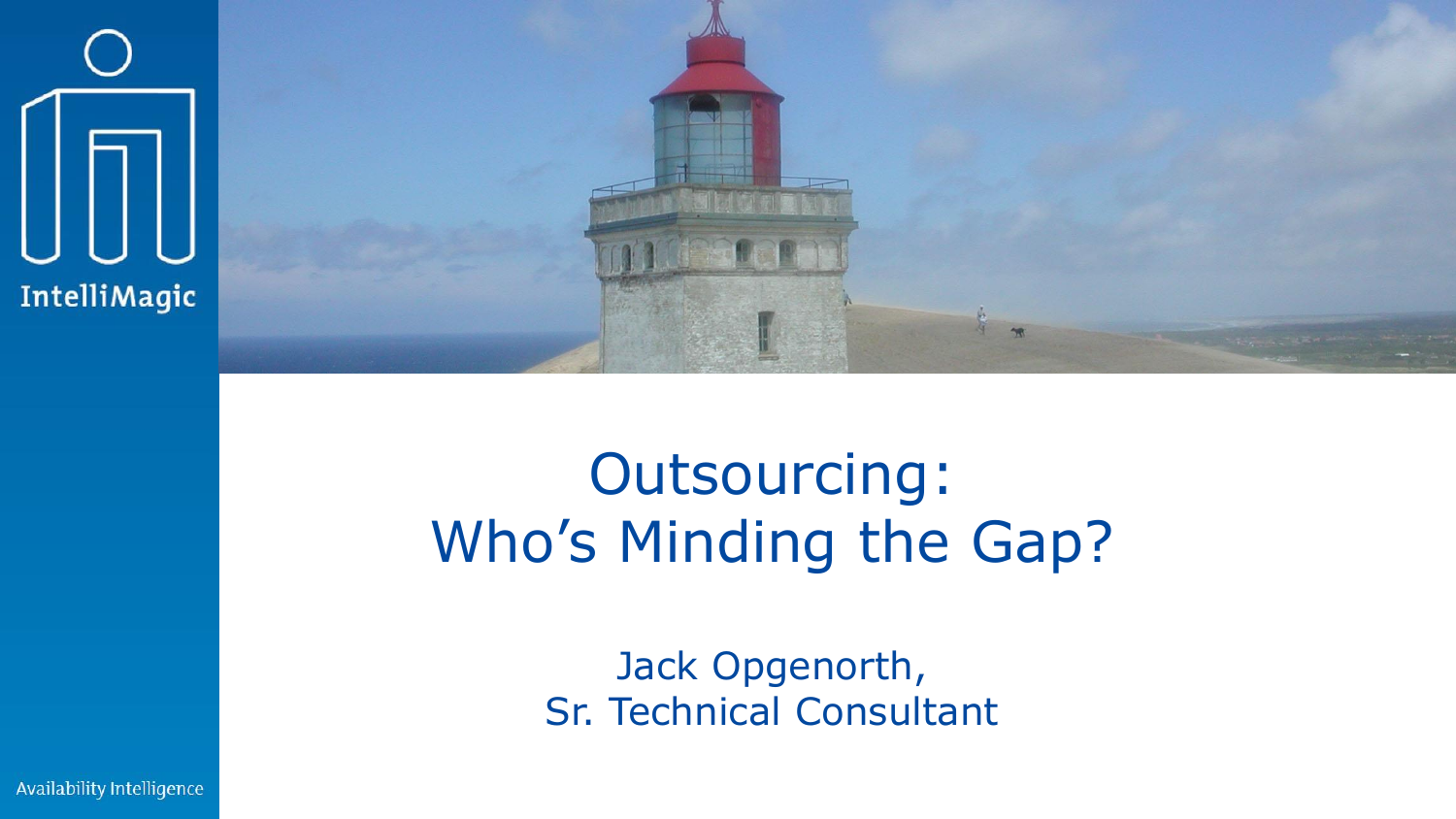

#### Are You Prepared to?

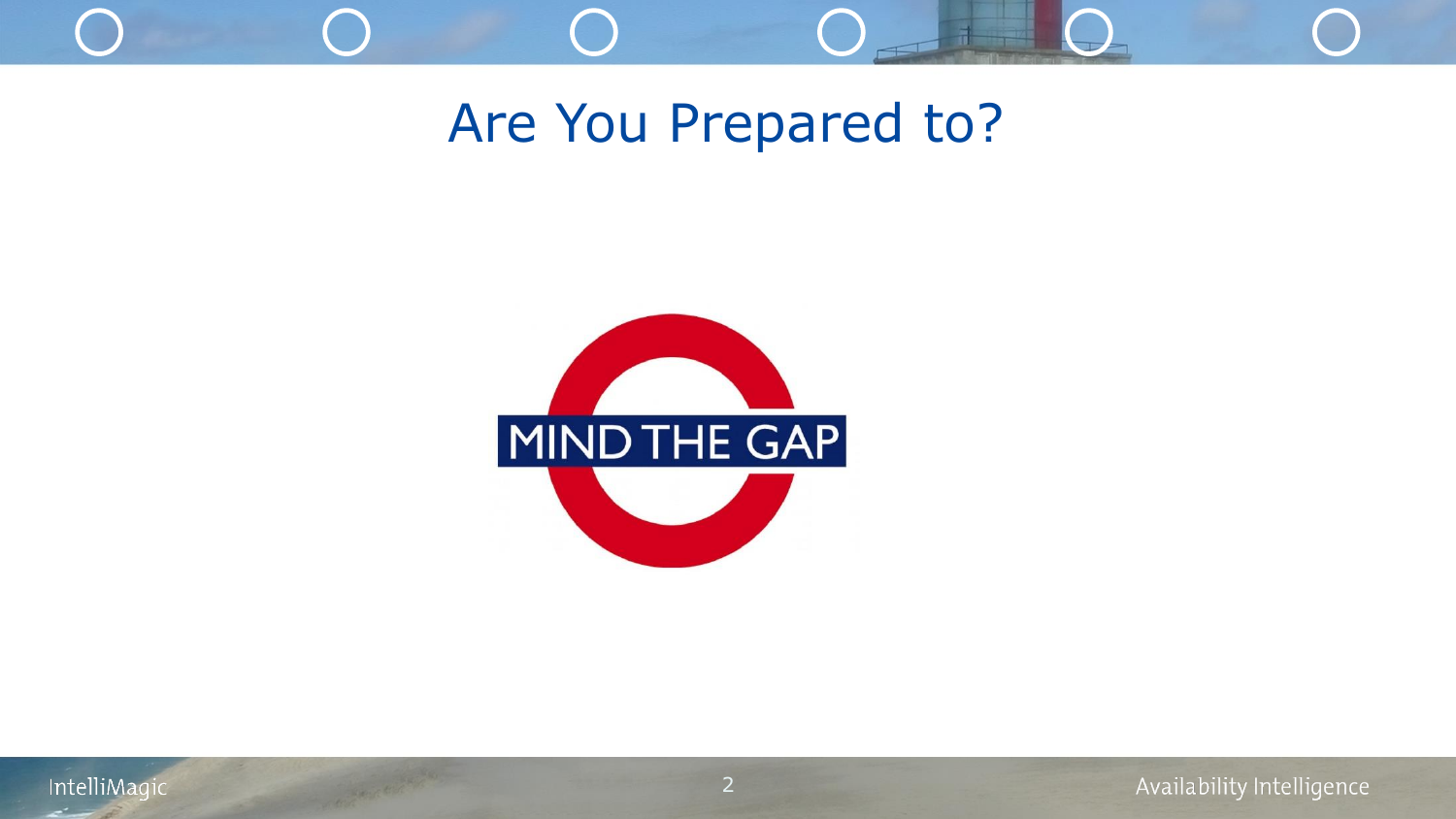### Business Realities

- "Scar Tissue" of Outsourcing can slow work down
	- ‒ Both sides have additional layers of approval
		- Different incentives, different priorities
- Loss of technical expertise
	- ‒ Keeping stars on the support team
	- ‒ Staff may become stagnant
	- ‒ Staff responsibilities shared across clients (scaling)
- Technology features may become invisible
	- ‒ Security, flexibility, workload management
- Application SLAs are generally availability focused
	- What about performance?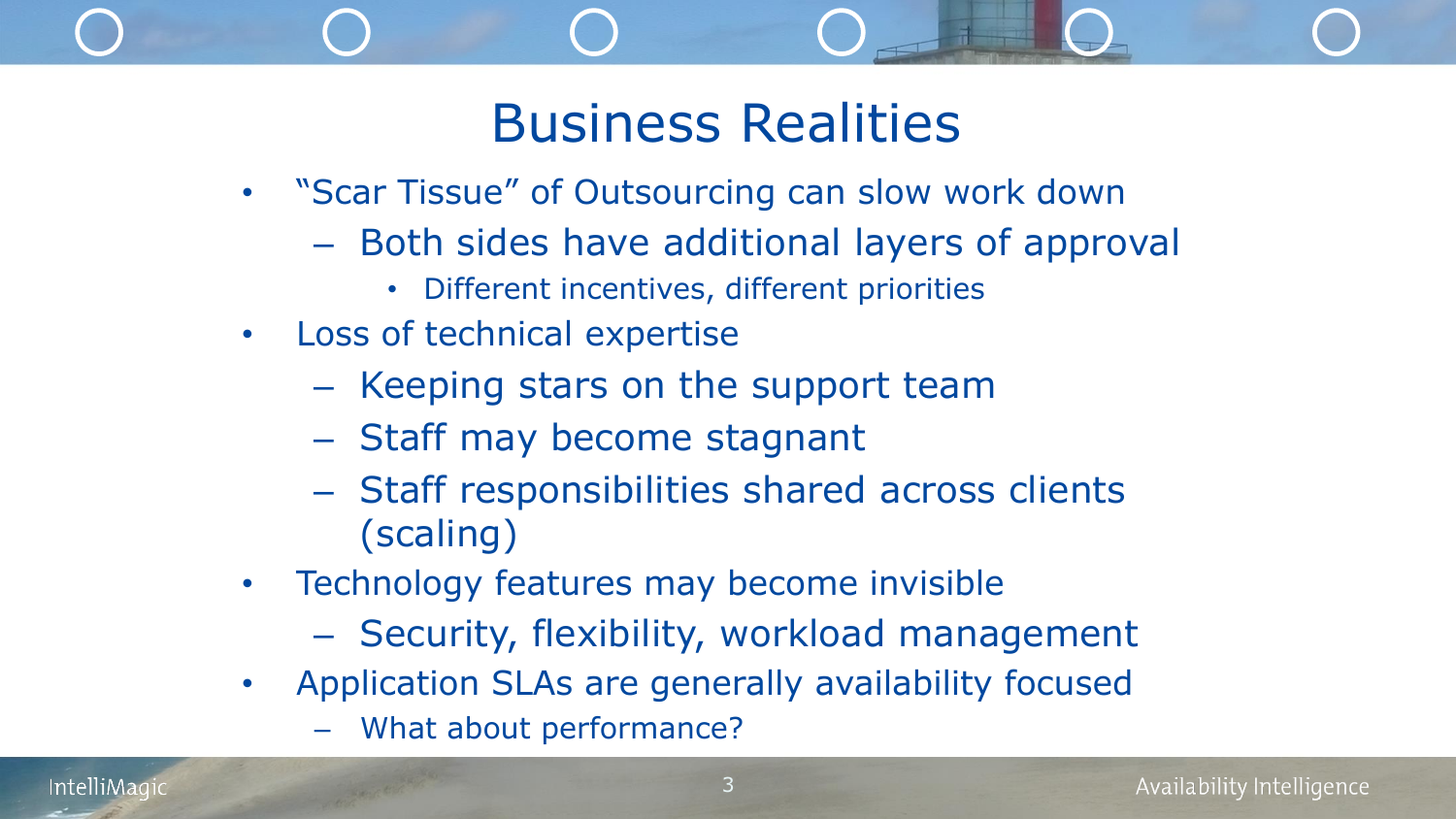## Business Considerations

- Are critical system measurements planned?
- What does an objective usage baseline look like?
- Does the provider include technology update / currency agreements? How will this be managed?
- What ongoing assurances are in place?
	- ‒ For Performance?
	- ‒ Cost per CPU second/ GB storage/Month/ Disk IOPS, …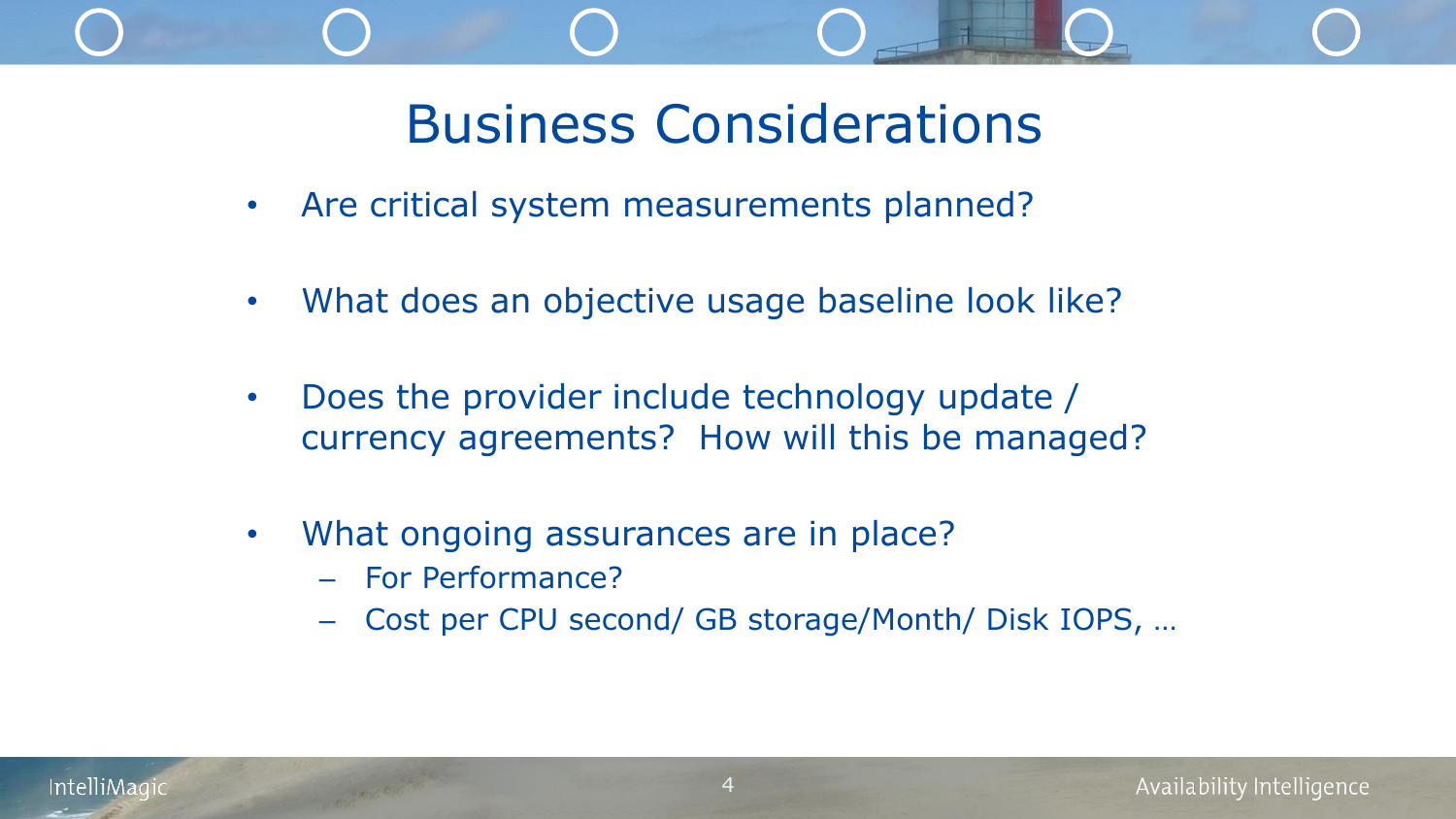## Improved Relationships Include:

- Shared visibility into important configurations and system measures?
- Periodic technology currency and staffing audit?
- Are you planning to see provider recommendations?
	- ‒ To save money MLC, Application Workload Changes
	- ‒ Improve performance Coupling Facility, DB2 Structures
	- When business or application shows growth in test
		- To reduce risk
		- Improve security? Crypto considerations / management
		- Ensure DR solution capability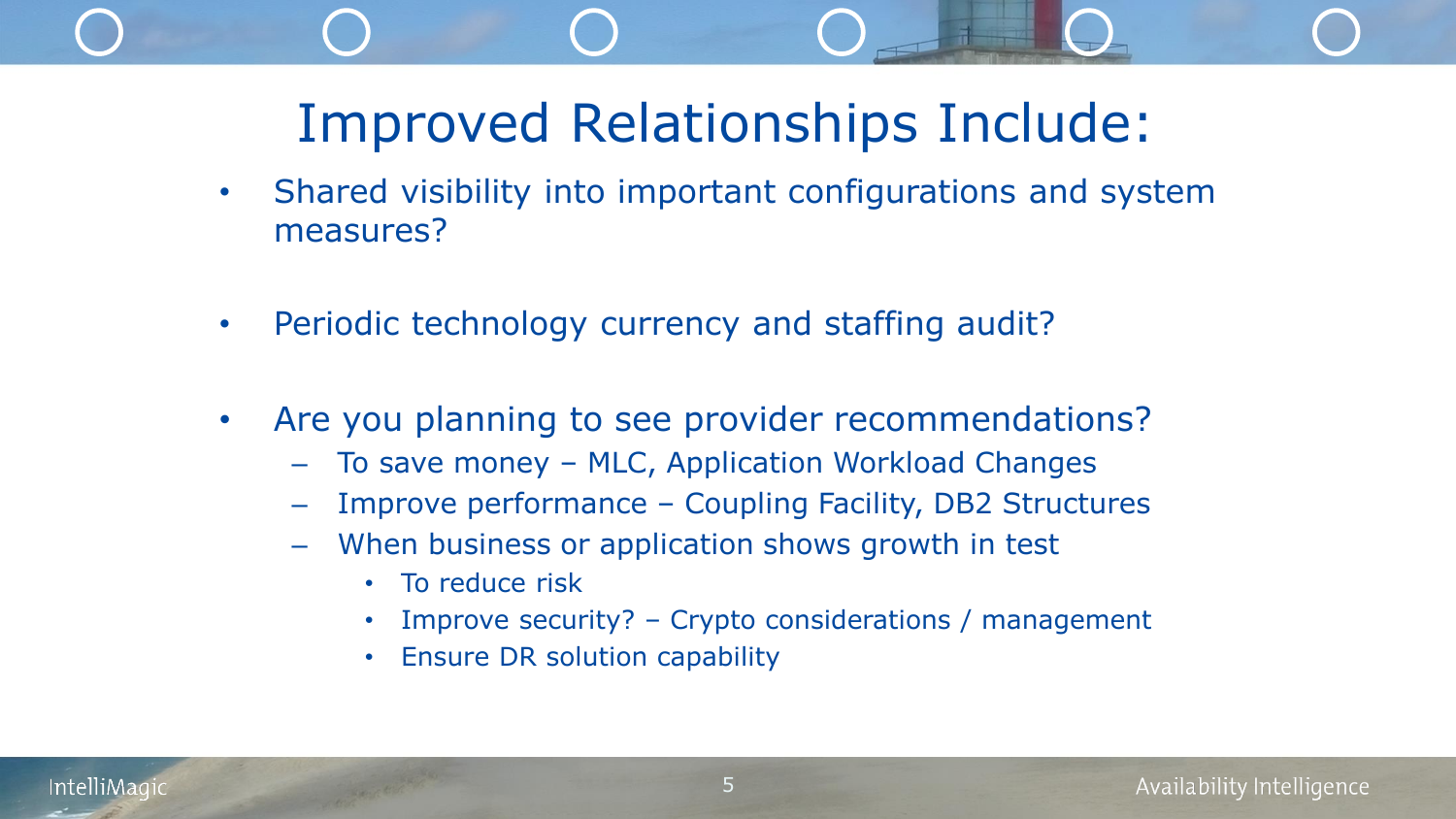### Solution Attributes

- Does your Perf/Cap Solution have these attributes?
	- ‒ Speed (learning velocity)
	- ‒ Usability (preemptive identification of problems)
		- Built-in embedded expertise
		- Drilldown capability and flexibility
	- ‒ Predictive & Contextual
		- Key metrics already identified
		- Variable triggers based on system workload context
	- ‒ Versatility
		- Application/Business based workload characterization
		- Is workload detection automated and flexible?
	- ‒ Maintenance friendly augmented service
- How much time you spend in EXCEL?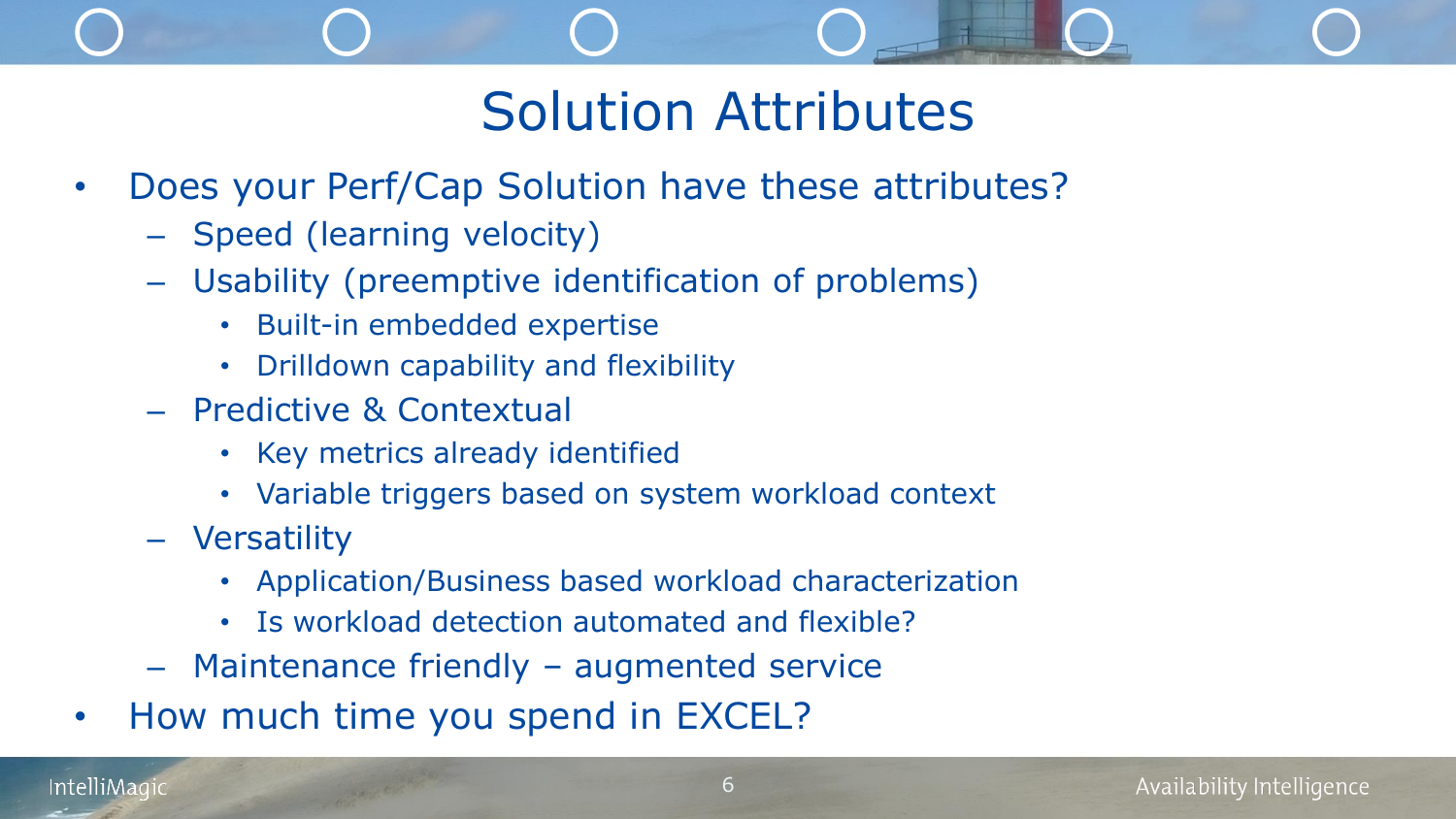### Summary

- Outsourcing or Cloud Sourcing?
	- ‒ There are great benefits
	- ‒ There are also some gotchas
- Consider Intellimagic solutions to mind the gaps